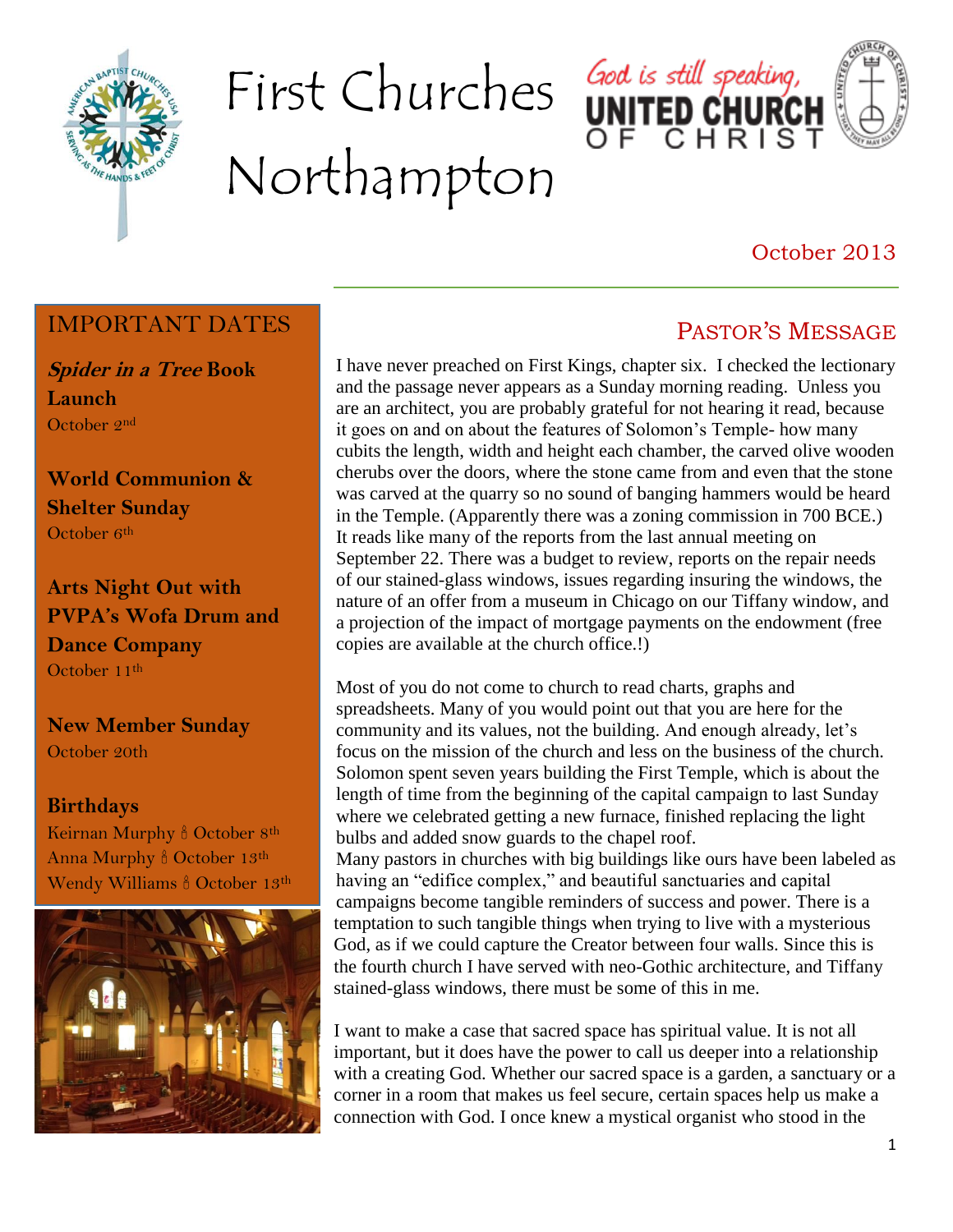middle of the sanctuary and said that she could feel the decades of prayers, the hymns sung, the children baptized, and she felt a warm and embracing energy of God from the things that happened in that space. Many people ask to come into our sanctuary to pray. A young man asked to be in the sanctuary a few weeks ago. He thanked us as he left an hour later. Someone told me later that those few moments helped him make an important decision to move forward with his life.

I look at our whole church building as sacred space (yes, even the boilers!). Our building calls us to deeper places, to remember who we are and enhances our mission. One spinoff of looking at all these reports and spreadsheets is that we are embracing some new skills in dialog and transparency. I saw our Moderator, Donna O'Meally, working hard to make sure everyone is heard and not interrupted while they are talking. We presented all this information in response to questions, so that everyone in the congregation has the opportunity to participate in the decision. Our Baptist and Congregational theological heritage is that every member plays a role in discerning God's will for our community. (So we cannot delegate the spreadsheets to a Vestry



or Board of Elders!) Strange as it sounds, all these reports represent a privilege to be heard, in a world that does not often listen to the voice of the people.



Sometimes the cost and time spent on the building seems like a burden, but I also see these challenges as strengthening our calling to the Great Commission, to make disciples and share the good news. Our building will not allow us to stay the way we are and be complacent. We know we have to grow to survive as a congregation. So this leads us on a journey to our neighbors and neighborhoods, seeking new ways to communicate the Gospel. People will certainly not join us for the purpose of preserving our building, they will come only if they find God's holy presence in the community. Would we be so diligent in reaching out if we

were not also feeling some pressure to grow?

My point is that the work we are doing now can be an opportunity to go deeper into our relationship with God and hear the calling to be the church God calls us to be. Budgets, bricks and mortar are not ends in themselves, but budgets are moral documents, and financial decisions clarify our values. So stick with us as we finish this work. It is certainly not all we are doing. As of today 38 people have signed up for our home book study groups to read and discuss "Speaking Christian" by Marcus Borg (see page 5). It warms my heart to see such passion for theological sharing.

Young @ Heart Benefit Concert for the Northampton Survival Center November 2, 2013; 8pm; \$15.00 @ Academy of Music

A celebratory fundraiser for the Northampton Survival Center featuring the internationallyacclaimed *Young @ Heart Chorus.* Join us for a fun, festive event for all ages, with special guests the Dire Honeys and Whole Children's Joyful Chorus

Tickets available @ the Academy Box office or www.academyofmusictheatre.com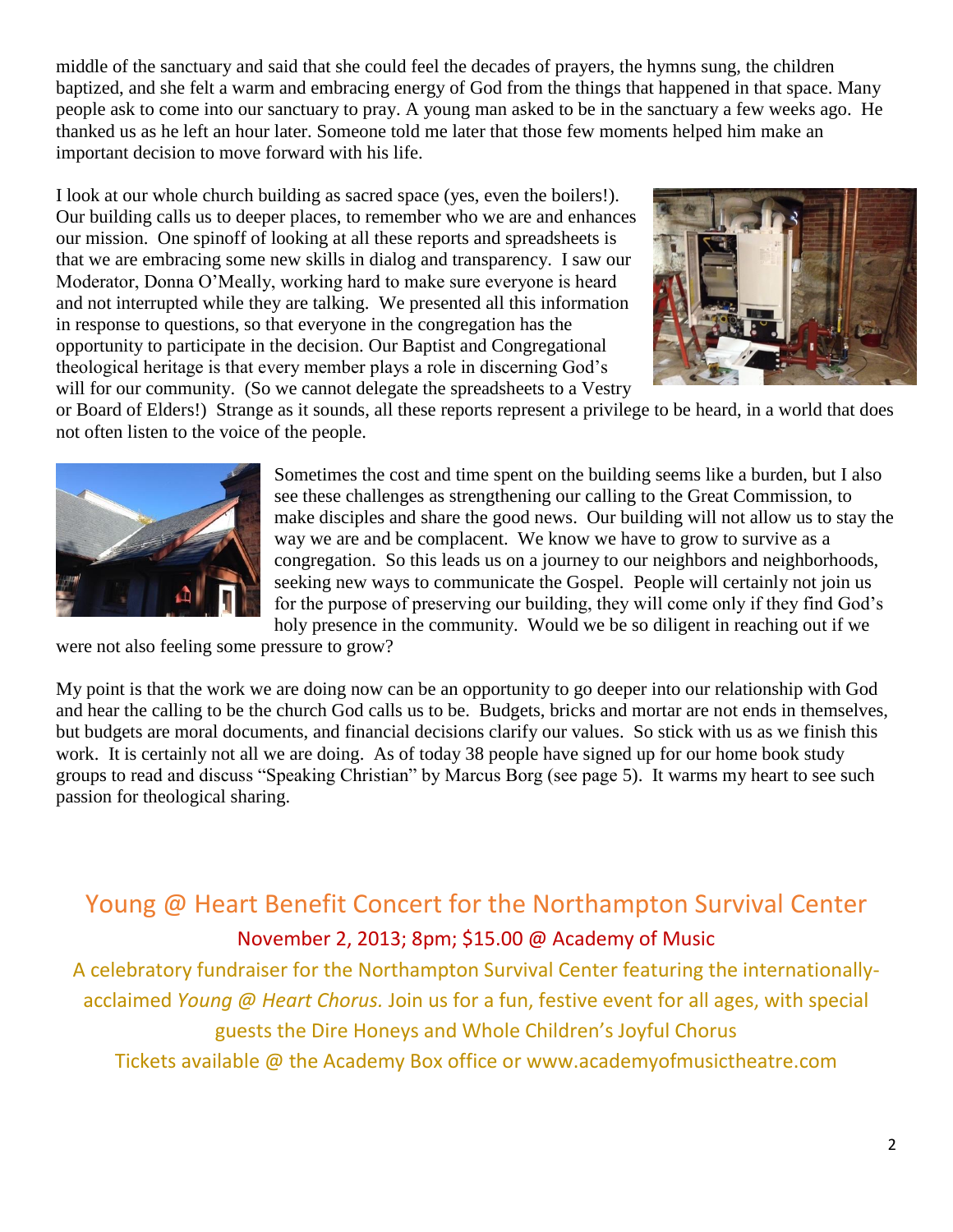

## News from the Missions Board……

#### **October Mission Offerings**:

October marks the month when the American Baptist

Church receives the World Mission Offering and the United Church of Christ receives the Neighbors in Need Offering. This year, the Missions Board will make a donation to each denomination on behalf of First Churches, but we wanted you to know why these offering are such an important part of denominational support.

American Baptist Foreign Missionary Society (operating as International Ministries) began its pioneer mission work in 1814 in Burma and today works in Asia, Africa, Europe, the Middle East and the Americas serving more than 1,800 long-term and short-term missionaries in more than 70 countries. In 2013, 6.2 million dollars of the World Mission Offering will be spent on seven areas of ministry focus: evangelism, theological education, human trafficking, health, economic development, education, and peace and refuge. This vital work is supported solely through the generosity of churches and individuals.

Neighbors in Need (NIN) is a special mission offering of the United Church of Christ (UCC) that supports ministries of justice and compassion throughout the United States. One-third of NIN funds support the Council for American Indian Ministry (CAIM). Twothirds of the offering is used by the UCC's Justice and Witness Ministries to support a variety of justice initiatives, advocacy efforts, and direct services projects through grants. If you would like to make a personal offering to either of these missions, please feel free to make a donation to First Churches and add the name of the ministry to the notes section. We will submit our offerings at the end of October.

#### **Volunteer Needed**:

Various local churches prepare meals nightly at the Interfaith Cot Shelter from November through April. Our church supplies the meal once a month. We are seeking a volunteer Coordinator to recruit volunteers to prepare and serve that meal for approximately 25 people. We have a list of volunteers who are willing to continue working with this ministry, and mission support is available to cover the cost of food items, but we need a coordinator before the meals begin during the first week of November. If you are interested in this ministry, please contact Anna Murphy-Williams or a member of the Missions Board. Offerings Taken on Communion Sunday: After conversation with several members of the congregation, we are planning to rotate the offerings we accept on Communion Sunday: **October:** Offering taken for the Hampshire Interfaith Help Fund (used to help residents of many towns in Hampshire county address emergency food, heating, and transportation needs).

**November**: Offering taken for the Northampton Survival Center. Several members of our congregation have asked that we designate dates during the year when cash offerings could be accepted for the Survival Center in lieu of food offerings. The children of the Sunday School will help us by taking a "Noisy Offering" with decorated coffee cans. Please help us involve the children of the congregation with a meaningful way to battle food insufficiency in our own neighbors. **December:** Offering taken for the Pastor's Family Fund (used to assist members of the First Churches congregation)

Thank you SO MUCH for your continuing support and commitment to our ministries at First Churches!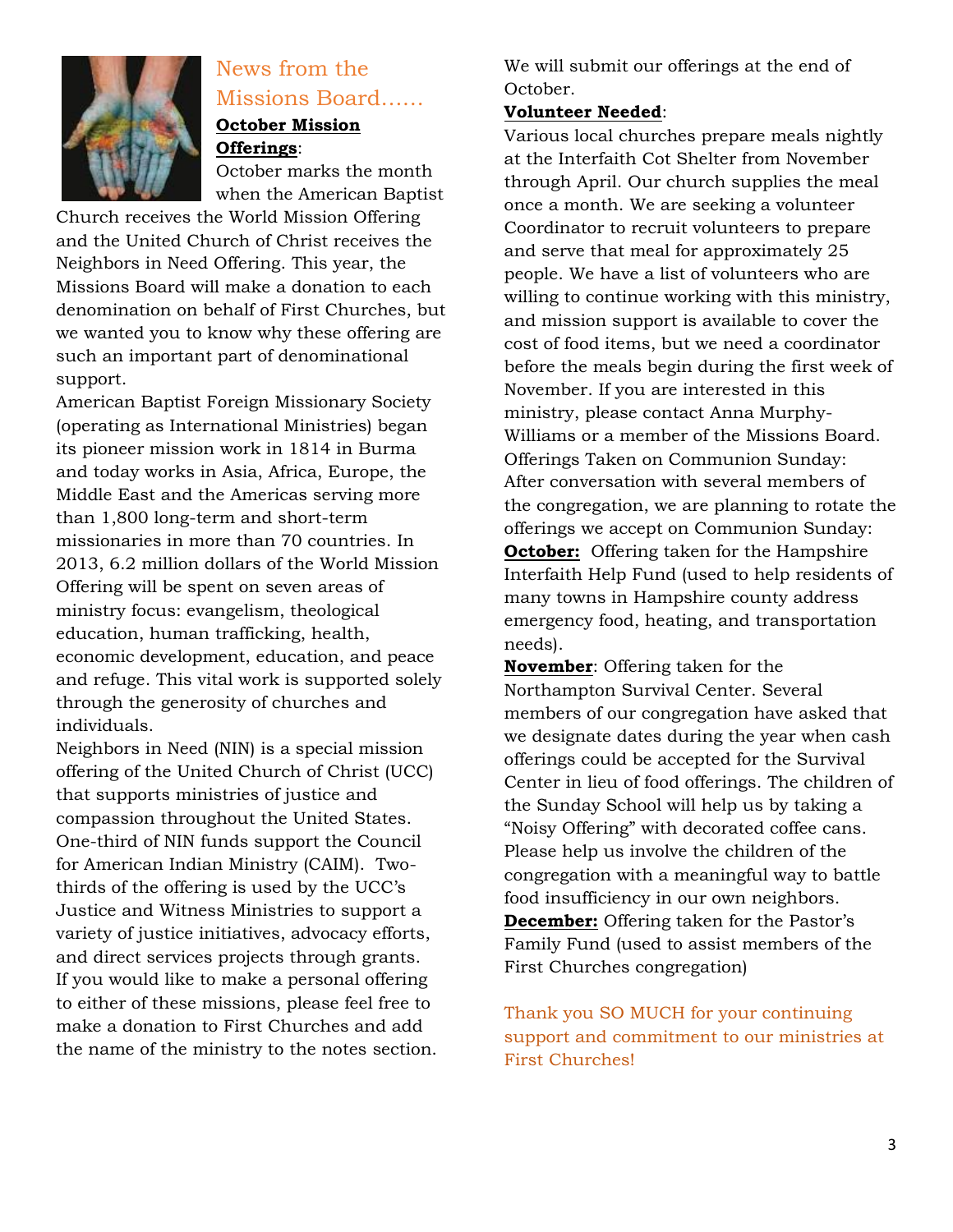## \$43,500

Does this number look impressive? It should because that is the amount of money that members of the Church spent to purchase Stop & Shop, Big Y, River Valley Market and Atkins grocery cards from July 2012 through June 2013.

These stores sell the grocery cards to non-profits at a reduced price…5% off for most. As a result, this painless fundraiser netted the church a profit of



\$2280.25 (very close to the \$2500 budgeted for in the 2013 operating budget).

As we move into our very busy 2014 Church Year…the G.C.T. (Grocery Card Team) is again ready to offer this fundraising activity. These grocery cards can be used to purchase anything that the stores sell…food, drugs, flowers, gas…you name it …if they sell it…it can be purchased with a gift card. So…buy your cards…buy your red hot cards…at First Churches' coffee hour.

Peg, Carol, Kim, Martha (the G.C.T.)

#### **COFFEE HOUR**

If one is present at the Coffee Hour following the Sunday service, one can only notice what a hubbub of fellowship and activity it reflects. The Coffee Hour offers a time and place when members and friends of all ages can reconnect or meet and greet new people; in other words, can gather for the important act of community building.

Coffee Hour is not a complicated or extreme event to master. What is really needed are members/friends who are willing to give a part of their Sunday worship schedule to this endeavor

#### **This is what it is:**

A time before and after the service to prepare (coffee, tea, and food if available)…and clean up…

- *•*All the prep steps are posted on the Coffee Hour fridge…
- *•*Basically ½ and ½ and juice are needed on a weekly basis…food is optional….

*•*Coffee Hour has a limited budget so donations of food/juice/fair trade coffee/small change are always appreciated…

*•*There are members who willingly help clear up after Coffee hour.

#### **This is what it is not:**

- Coffee Hour does not "do" functions…
- Funerals, weddings, etc. are catered affairs…
- Coffee Hour is not the Fellowship Committee (Continued on next page)

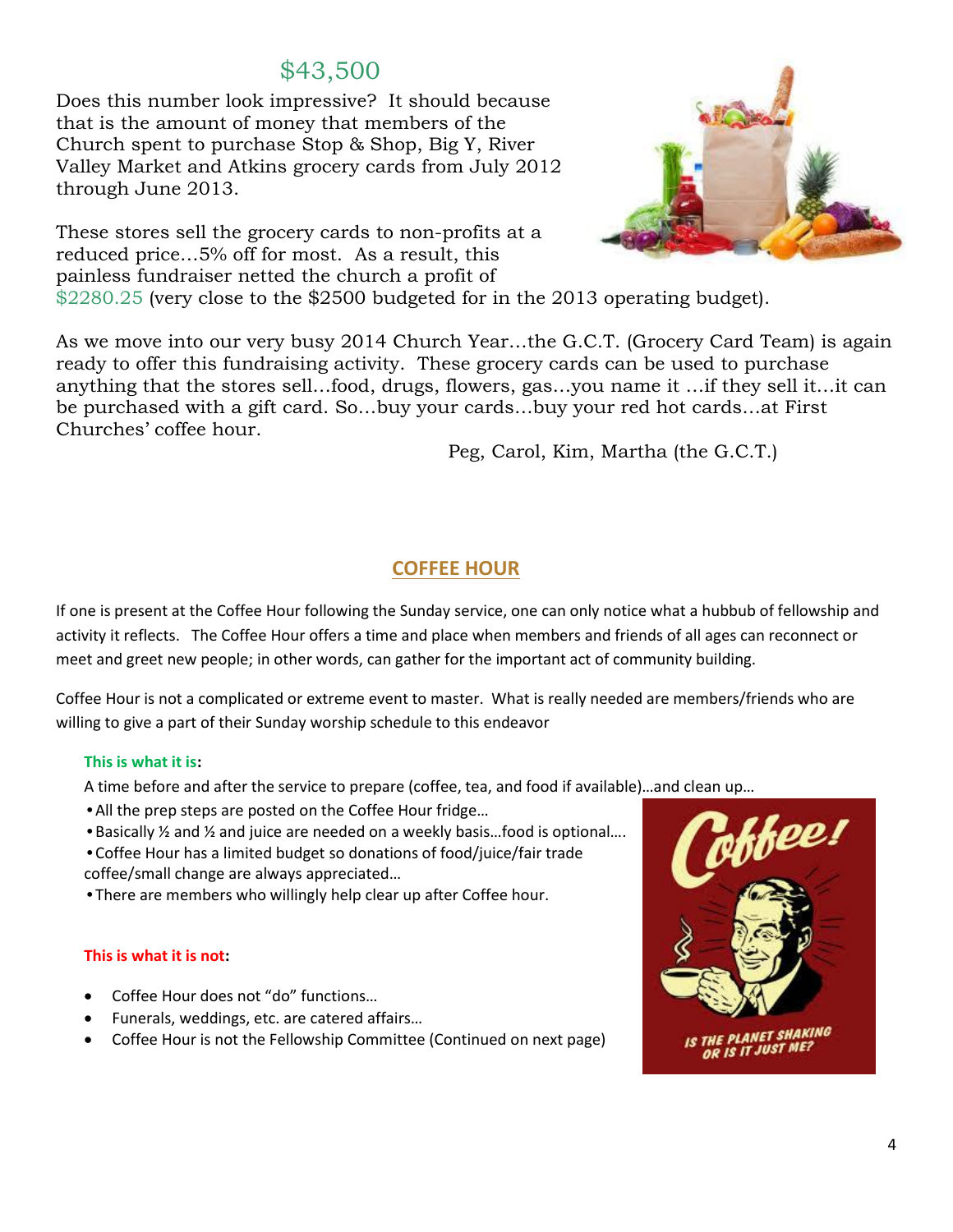The ideal situation would be teams of 2 or 3 that would either choose one week a month (as in the third Sunday) or who would willingly sign up not necessarily on a weekly but on **a regular basis**. The two month sign-up sheet hangs on the kitchen door.

There have been members who have consistently given of their time in order to be able to offer this coffee hour experience…but they cannot continue and it would not be fair to expect them to…it is time for others to see if they are willing to step up and offer to participate in the Coffee Hour!

If you are willing to serve in this capacity, you can contact me or Pastor Todd (who passes on all pertinent information).

Reflecting on the scripture reading from 1 Corinthians 12:1-12…we all bring diversities of gifts to the Church…and it is in these diverse gifts that we are One. "For as the body is one, and has many members, and all the members of that one body, being many, are one body, so also is Christ."

Peg Whitham

## **HOUSE CHURCHES**

The First Churches Peace and Justice Committee has helped organize four house churches for the study of Marcus Borg's Speaking Christian. These small groups provide an opportunity to meet other church members informally and study and discuss an inspiring book. The house churches are meeting Sunday after church in the parlor and Monday, Tuesday, and Thursday evenings in the houses of individual hosts throughout October and the first two weeks of November. Each group has a trained moderator to facilitate discussion. Anyone is welcome to join in when they are able. Please call the church office for house church times and places. Speaking Christian can be purchased at Broadside Books.

Marcus Borg is a well-known American theologian and the author of nineteen books. According to the New York Times he is a leading figure in his generation of Jesus scholars. One reviewer of Speaking Christian, Borg's nineteenth and most recent book, wrote, "Borg provides a primer to help correct misunderstanding and help those unfamiliar with Christian language to become fluent. . . An important figure on topics from the historical Jesus to religion and culture, he challenges Christians to live for God's justice in the world and not just focus on the next world."

## **Cathedral in the Night**



On **Sunday, OCTOBER 20th** we prepare and serve dinner for Cathedral in the Night for the last time this year.

College students will be preparing all of the sandwiches and all of the desserts!

#### BUT, we still need:

- 2 people to make a green salad or vegetable 。 1 person to make 2 dozen hard boiled eggs
- 3 people to cook a main dish 下eople to serve and clean up
- -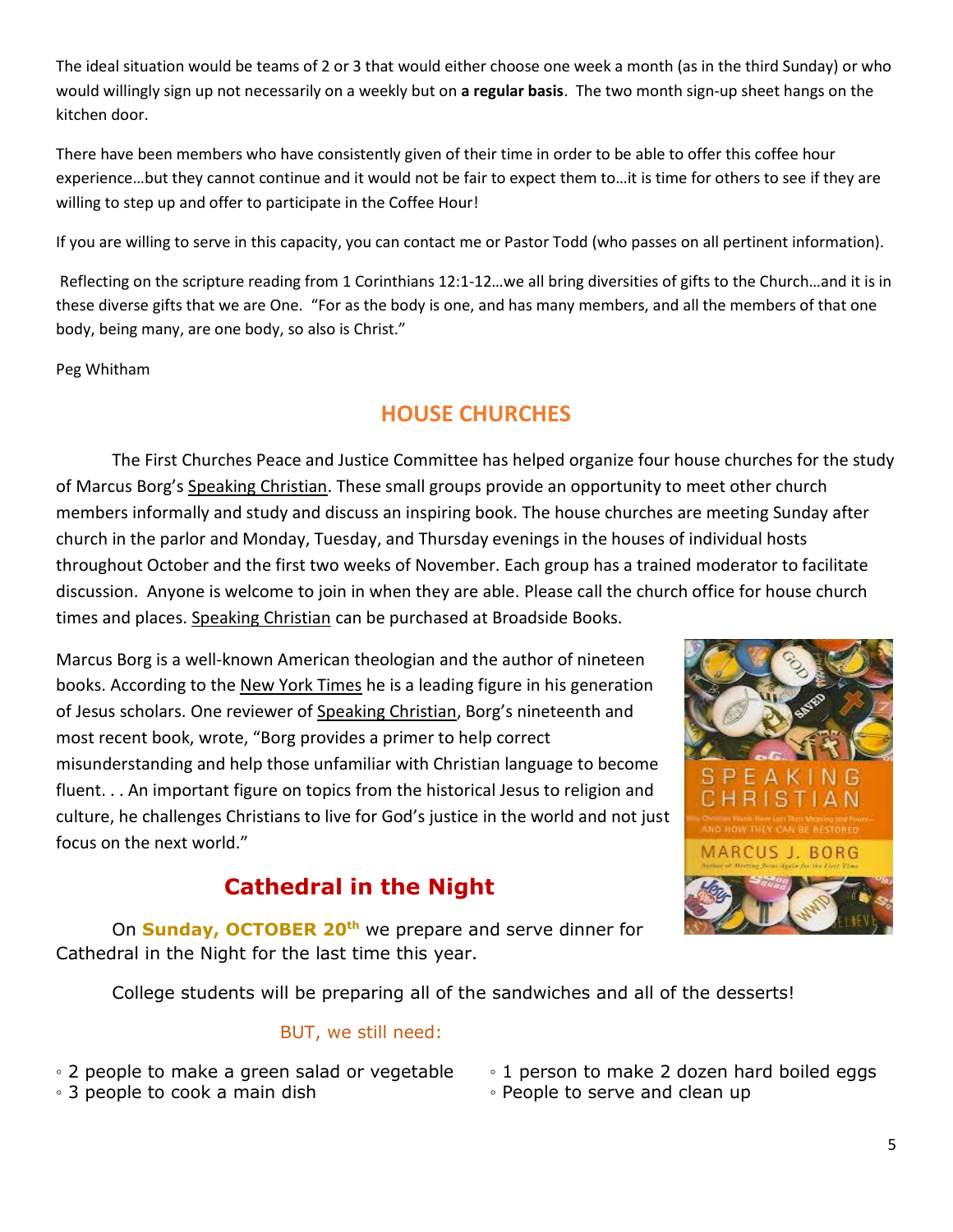Financial reimbursement is available for your expenses, thanks to generous donations from our congregation and the Board of Missions.

If interested, please contact the Church office at 413- 584-9392





The church fair steering committee has been busy since August making plans for this year's fair on **SATURDAY, NOVEMBER 23, 9:30- 3:00**. Even the best of traditions can use a freshening up now and then to keep them interesting and enjoyable. With that in mind, we wanted to give everyone an update now in the hopes that you can begin to plan your contribution to the fair.

#### **Remember: A successful fair is vital to the church as it is our biggest fund raiser of the year!**

**Raffle**: The raffle display will be along the wall in Lyman Hall under the windows where the bake and deli table has been for many years. Celeste Ortega is busy obtaining raffle items from various businesses in town. We already have several donations from several generous donors including Smith College, First Night, Clarion Hotel and Joe's Pizza. We are looking for gift certificates to local businesses for goods or services in order to have a nice variety

of items to raffle. So, if you know of anyone who might be interested in making a donation to the raffle, please let Celeste know. Also, we hope to sell raffle tickets at a table in front of the church on November  $2^{nd}$ , 9<sup>th</sup> and 16<sup>th</sup> before the fair.

Needed for this table: People to sell tickets the few weeks before the fair either in front of the church or to take with them to sell to friends/family/co-workers. And, if anyone would consider taking the responsibility to arrange for the selling of raffle tickets on these Saturdays before the fair, it would be much appreciated.

**Craft Table:** This table will be moved to the center of Lyman Hall. It is being chaired by Sandi Pirello and Dori McCracken. They have been busy sponsoring several crafting sessions at church after coffee hour to create items for this table. More are planned so if you are interested in making something, stay tuned because more sessions are planned soon! Don't have any ideas? Not feeling particularly talented? Well, there will be projects, directions and support ready and waiting for you. Have a particular craft that you enjoy? Well, bring it along to a crafting session and enjoy some time with friends, new and old. Would you rather just create something on your own for this table? Please just let Dori or Sandi know what you are planning so that they can include it as they arrange their table.

**Christmas Table**: This table will be in Lyman Hall. Sue Massey was planning on chairing this table. But, due to illness, will not be able to this year. Is there anyone who would be interested? It is a fun table displaying "gently used" Christmas items including decorations and a few holiday related crafts. We could also use a few more folks to help staff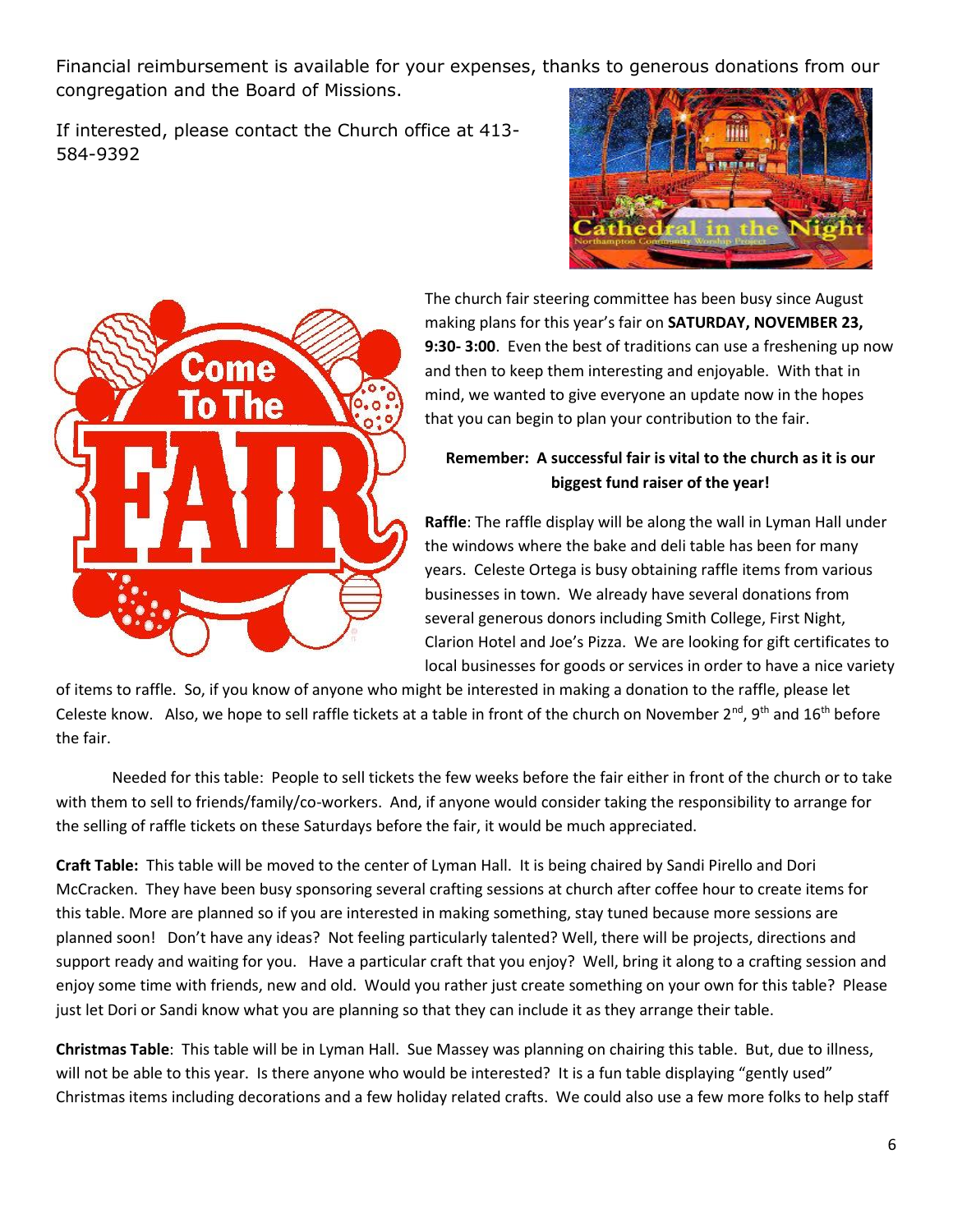this table. And, we will need you to take a look in your attics and closets! Would you have anything to donate to this table? If you can help out here in anyway, just let one of us know!

**Luncheon**: Will be in its usual place, hopefully with more seating this year. Margie Riddle and Carol Judd are chairing this effort and would appreciate several "elves" to help out especially during the "lunch rush". Are you up for this? Your fellow fair workers will thank you!

**Apple Pies**: Dorynee Pederzani and Sue Norton have graciously agreed to spearhead this effort again this year. Want to learn to bake a pie? Here is your chance as cooking lessons are provided! Pies will be baked at the church on days preceding the fair and will be sold at a table in Lyman Hall and also in front of the church during the fair. Help is needed with this as well.

**Jewelry table**: Will be in the parlor in front of the windows. If you'd like to help out here, please contact Priscilla Pike. Donations are gratefully accepted so please search thru your jewelry boxes and dresser drawers for any items you haven't used in awhile and wouldn't mind giving away for a good cause.

**Bake table**: Laura Judd has agreed to chair this table. This year we are narrowing the focus and asking folks to bake only cookies and quick (aka tea) breads or homemade candy. We hope that this approach will make this table more profitable and allow us to sell more of our items without a severe mark-down which often happens. Please help Laura make this a success by labeling your items with what they are and any pertinent ingredients (as in nuts) and also packaging them in smaller packages (4 or 6 to a pack for example), preferably in plastic wrap. If you can manage an attractive bow or ribbon in red or green, that would be much appreciated. This table will be placed in front of the fireplace in the Parlor.

**Attic Treasures**: This table will be chaired again by Gregory Wilson and located in the Parlor. Please talk to Gregory if you have any items you would like to donate. This is a popular table with our customers and is another opportunity to give away a "treasure" you haven't used in awhile to support a good cause.

There are a few other possibilities with details to be worked out. Stay tuned to the weekly bulletin, our Facebook page and website for regular updates. Please contact any member of the committee for any questions, to volunteer, make suggestions etc:

#### **Contact the Church office for more info**

#### Greetings Families of First Churches!

We are off to a great start this year, and have been really enjoying working with all of your kids. I am excited to update you on a few things:

-We will be hosting a training for volunteers at the beginning of each new session in the curriculum. We will provide food, materials, and all of the information you need to provide support



for our program. Please see Eric or Ann if you are able to volunteer one or more weeks. -We will have confirmation starting up in October, if anyone in 7th grade of above wants to join our cohort, please see Eric of Todd.

-Finally, thank you all for you kind words, volunteering and support that you give to help our children succeed.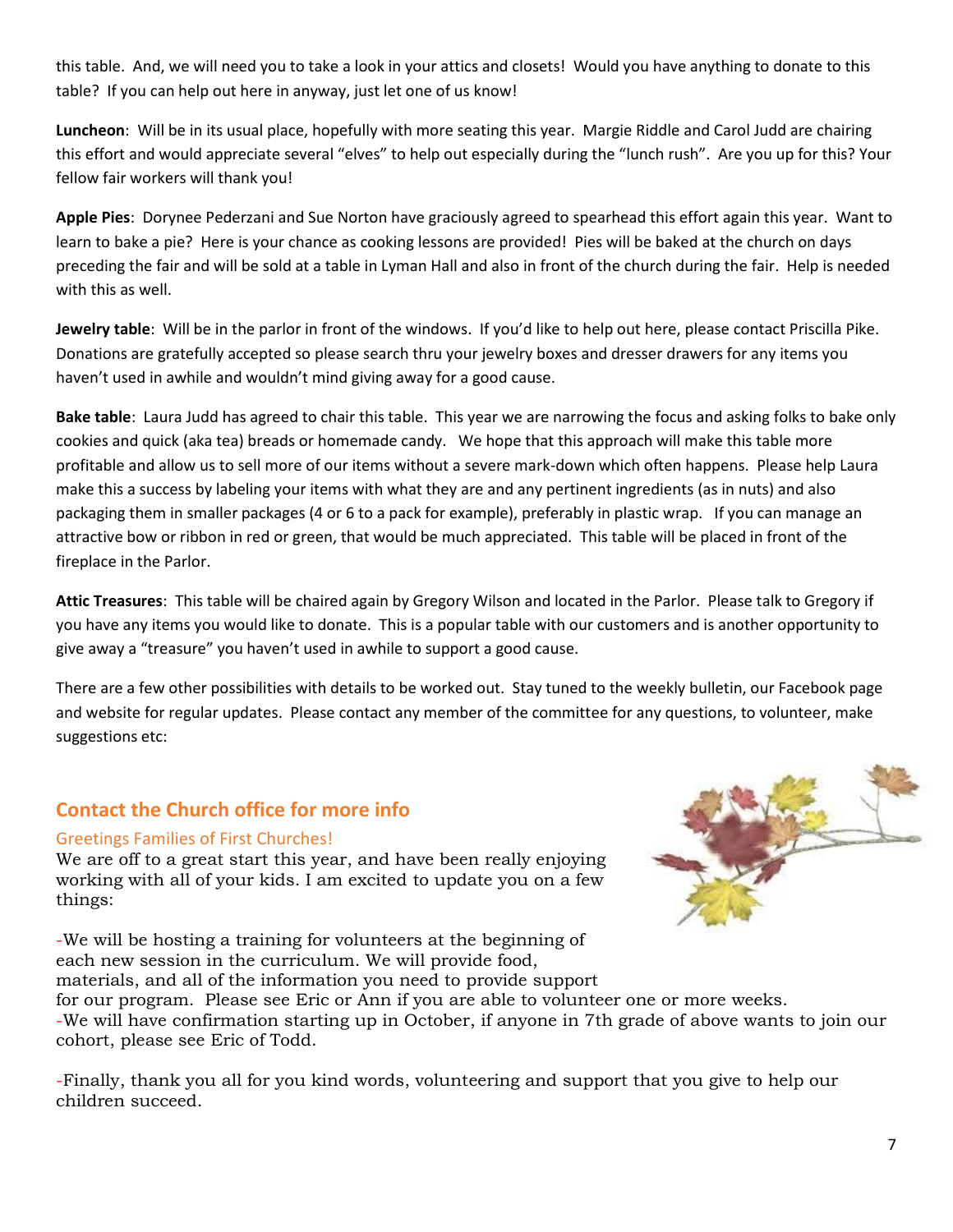#### **FROM YOUR CHRISTIAN EDUCATION BOARD**

Greetings First Churches, It is so gratifying to start another year of Children's programs. Thanks again to everyone who's helped make this possible - our CE staff (Eric Frary & Lisa Rizzo in the Children's Church program, or Bernadette Marion & Kimberly Parente in the Rainbow Room), parents & many other volunteers, and most of all - the children!

As you know, we now have the ability to create two age-based children's classes - which will help ensure a more balanced ratio between our adult teachers / volunteers & the children, and will also help us provide age-based instruction on a consistent basis. A few notes as we begin another year together:

- For Parents: If you have not had an opportunity to register your children for either the Rainbow Room or our Children's Church program, please feel free to contact any member of the CE Board or speak directly to a member of our CE staff. For both new & returning families, it's important that we have a current registration form on file. Please come downstairs to the Children's rooms to pick up your child immediately following services. For the safety of all involved, we cannot release them unsupervised to meet you upstairs. In the Rainbow Room, there is a sign in / out sheet, for the older children we simply request that you meet your child(ren) there, so they may accompany you to Coffee Hour or as you exit the building.
- For Everyone: We will now need two volunteers each week to assist with the Children's Church classes, so we can honor our Safe Church Policy. In the next few weeks, information regarding a training session will be released - for parents and others who are interested in volunteering to assist our CE instructors. We have such richness of experience within our church community! Our sincere hope is that many of our adult worshippers will consider sharing their extensive knowledge & creativity with our children. It's a great way to help honor the commitment we all make to support & nurture the youngest members of our church family. We encourage you to sign up - even one week per season can make a difference, and help ensure that we can continue to offer quality programs for the benefit of our children.
- For the Children: We are planning several fun events this season details will be announced soon about field trips, community outreach & crafting projects - there's something for everyone!

#### On behalf of the CE Board, we thank you for your continued support.

Blessings,

Ann Rasmussen, Judy Sherman, Angie Montalvo-Greene Lora Wondolowski & Becky Lockwood